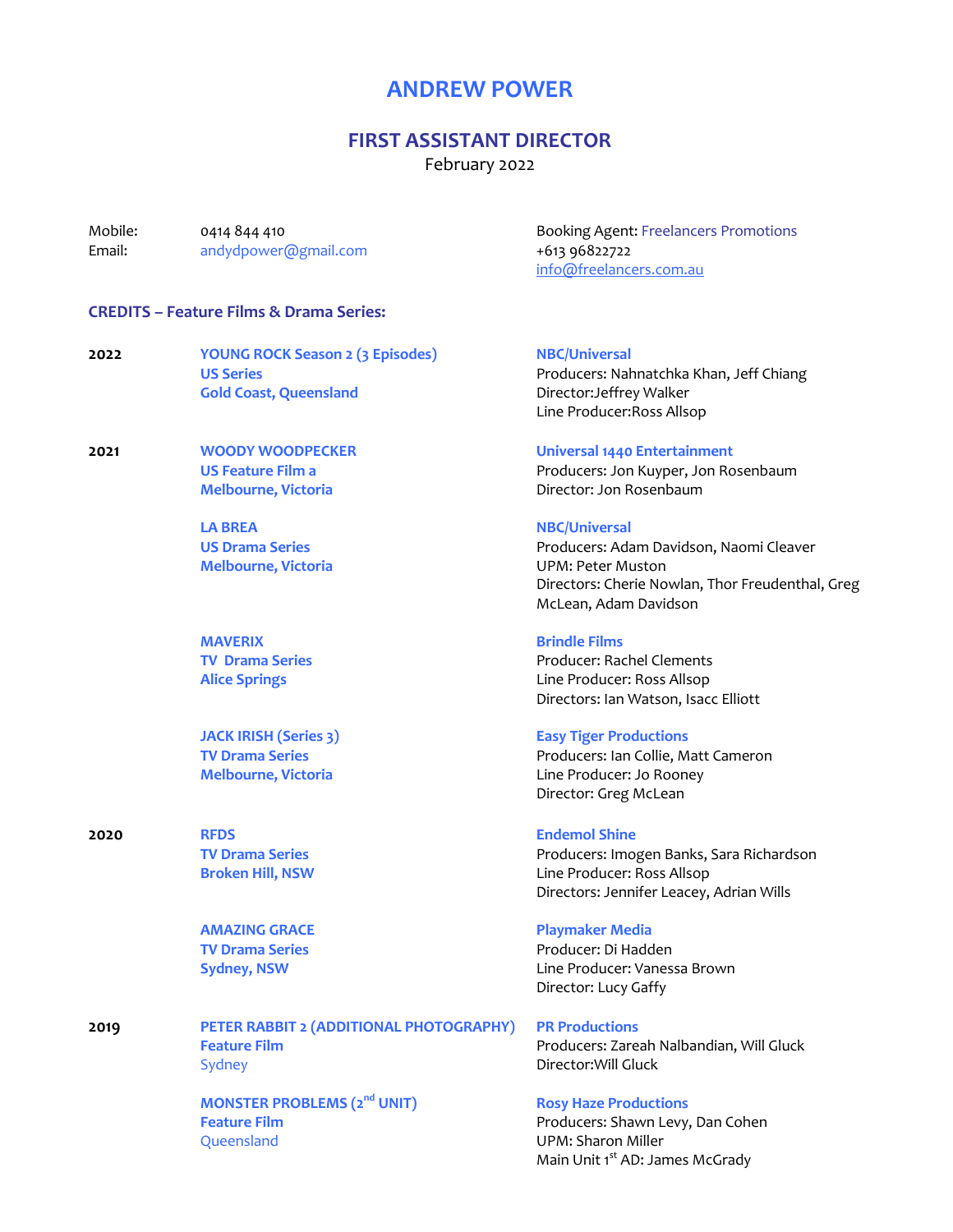**PETER RABBIT 2 (PLATE UNIT) PR Productions**

**2018 BAD MOTHERS Jungle Entertainment**

**WANTED 3**<br> **TV Drama Series**<br> **COMPOSE ASSESS** 

**ALL THESE CREATURES Simpatico Films** 

**PETER RABBIT(PLATE UNIT) PR Productions**

**2016 THE WARRIORS Arena Media**

**SENSE8 (Nairobi Shoot) S8 Productions** Nairobi-Key Second AD Marcus Loges

**HOUNDS OF LOVE Factor 30 Films**

**2015 DOCTOR BLAKE MYSTERIES(Series 4) December Media** Drama Series **Producer: George Adams** 

> **NOWHERE BOYS:BOOK OF SHADOWS Matchbox Pictures** Feature Film **Francisco Executes** Producer: Beth Frey

**THE BEAUTIFUL LIE** Endemol Australia

2<sup>nd</sup> Unit Director: Brian Smrz

**Feature Film Producers: Zareah Nalbandian, Will Gluck** Producers: Zareah Nalbandian, Will Gluck Sydney, London **Line Producer: Catherine Bishop** Main Unit 1<sup>st</sup> AD: PJ Voeten Plate Unit Director: Kelly Baigent

**TV Drama Series Producers: Chloe Rickard, Steven Zanoski** Melbourne **Directors: Geoff Bennett, Catriona McKenzie** 

Producers: Tom Hoffie, Peter Salmon South Australia **Director: Jocelyn Moorhouse** 

**Short Film** Producer: Elise Trenorden Melbourne Director: Charles Williams

## **2017 OFFSPRING 7 Shine Productions**

**(4 episodes)** Producers:Imogen Banks, Nicole O'Donohue Directors: Matt Moore, Shannon Murphy

Feature Film **Producers: Zareah Nalbandian, Will Gluck** NSW CoProducer: Catherine Bishop Main Unit 1<sup>st</sup> AD: PJ Voeten Plate Unit Director: Kelly Baigent

TV Drama Series Producers: Rob Connolly, John Harvey, Liz Kearney Melbourne, Kimberleys Directors: Adrian Wills, Bec Cole, Steve McGregor, Catriona McKenzie

TV Drama Series Producers: Lana Wachowski, Roberto Malerba, KENYA UPMS:Toby Pease, Roshanak Khodabakhsh 1<sup>st</sup> AD- Adrian Grunberg

Feature Film **Producer: Melissa Kelly** WA Director: Ben Young

Directors: Fiona Banks, Ian Barry

Director: David Caesar

Drama Series **Producer:** Imogen Banks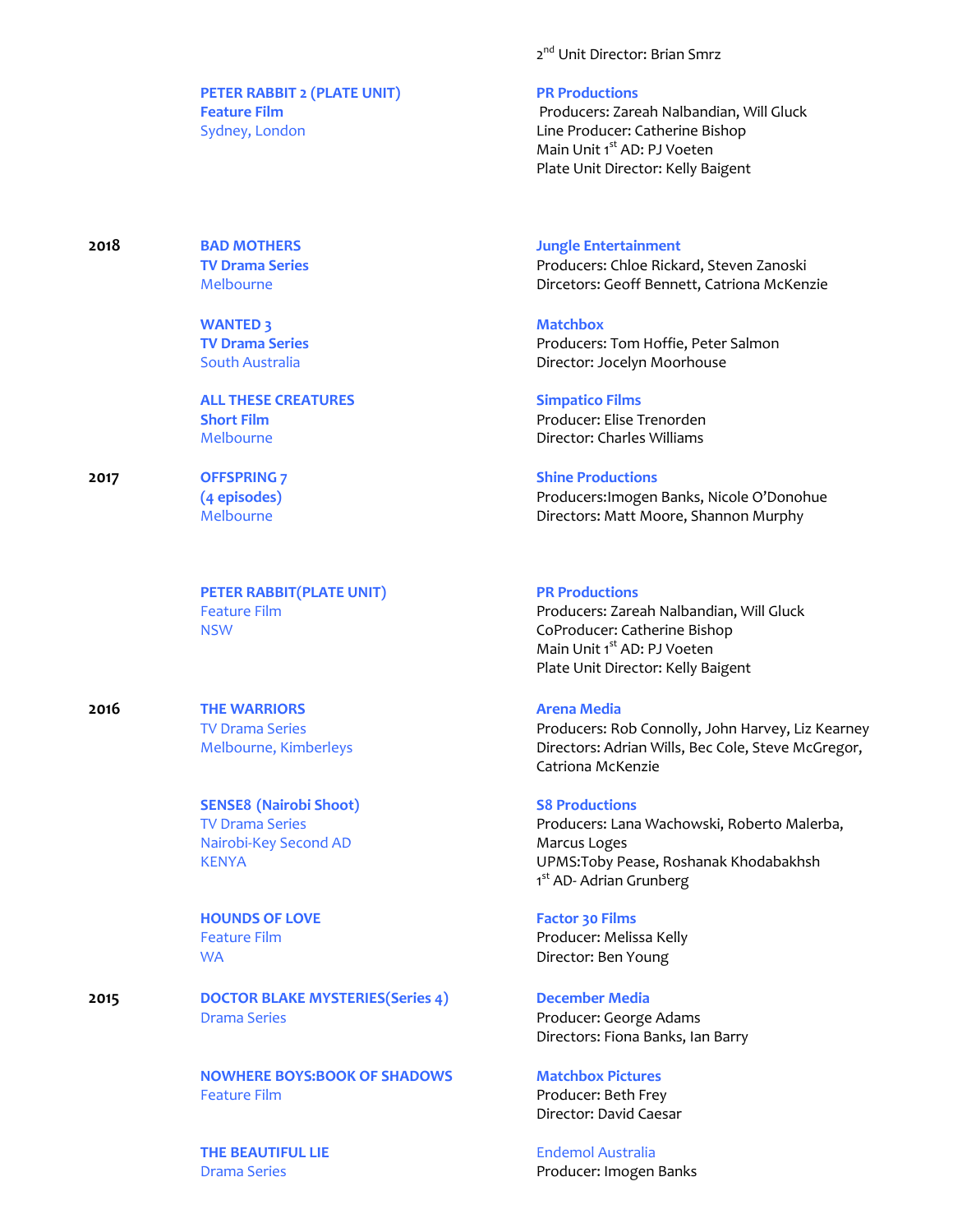**SCARE CAMPAIGN Cyan Films**

**2014 DOCTOR BLAKE MYSTERIES (Series 3) December Media** Drama Series **Producer: George Adams** 

**IT'S A DATE 2 (Episodes 1-5) Princess Pictures** 

**HOUSE HUSBANDS (Episodes 5,6) Playmaker**

**OFFSPRING 5 (Episodes 10,11) Endemol Productions** Drama Series **Producer:** Imogen Banks

**2013 DOCTOR BLAKE MYSTERIES (Series 2) December Media** Drama Series **Producer: George Adams** Producer: George Adams

**WORST YEAR OF MY LIFE..AGAIN ACTF** 

**2012 WINNERS AND LOSERS (Series 3) Seven Network**

**DOCTOR BLAKE MYSTERIES (Series 1) December Media** Drama Series **Producer: George Adams** 

**OFFSPRING 3 (Episodes 12,13) Southern Star Productions**

**2010/2011 WINNERS AND LOSERS (Series 1) Seven Network** Drama Series **Producer: MaryAnne Carroll** 

**2009 SWERVE Swerve Production**

### Director: Glendyn Ivin

Feature Film **Producer: Julie Ryan** Directors: Cameron Cairnes, Colin Cairnes

Directors: Pino Amenta, Karl Zwicky

Comedy Series Producers: Paul Walton, Andrea Denholm Directors: Jonathan Brough, Erin White

Drama Series **Producers: Sue Seeary, Drew Proffitt** Director: Ian Watson

Director: Peter Salmon

Directors: Declan Eames,Ian Barry Pino Amenta

Drama Series **Producers: Bernadette OMahoney, Ross Allsop** Producers: Bernadette OMahoney, Ross Allsop Directors: Darren Ashton, Pino Ament **Drama Series Community Community Community Producer: Paul Maloney** Directors: Nicholas Bufalo, Pino Amenta, Jean-Pierre Mignon, Fiona Banks

Directors: Andrew Prowse,Declan Eames,Ian Barry

Drama Series **Producer: John Edwards, Imogen Banks** Producer: John Edwards, Imogen Banks Director: Kate Dennis

Directors: Ian Gilmour, Grant Brown, Pino Amenta

### **RUSH (Series 3&4) Southern Star Productions**

Drama Series **Producers: John Edwards, Mimi Butler** Producers: John Edwards, Mimi Butler Directors: Daniel Nettheim, Grant Brown, Stuart McDonald, Kim Farrant, John Hartley

Feature Film (SA) **Producers: Craig Lahiff, Helen Leake** Producers: Craig Lahiff, Helen Leake Director: Craig Lahiff

**RUSH (Series 2) Southern Star Productions** Drama Series Producers: John Edwards, Mimi Butler Directors: Daniel Nettheim, Grant Brown,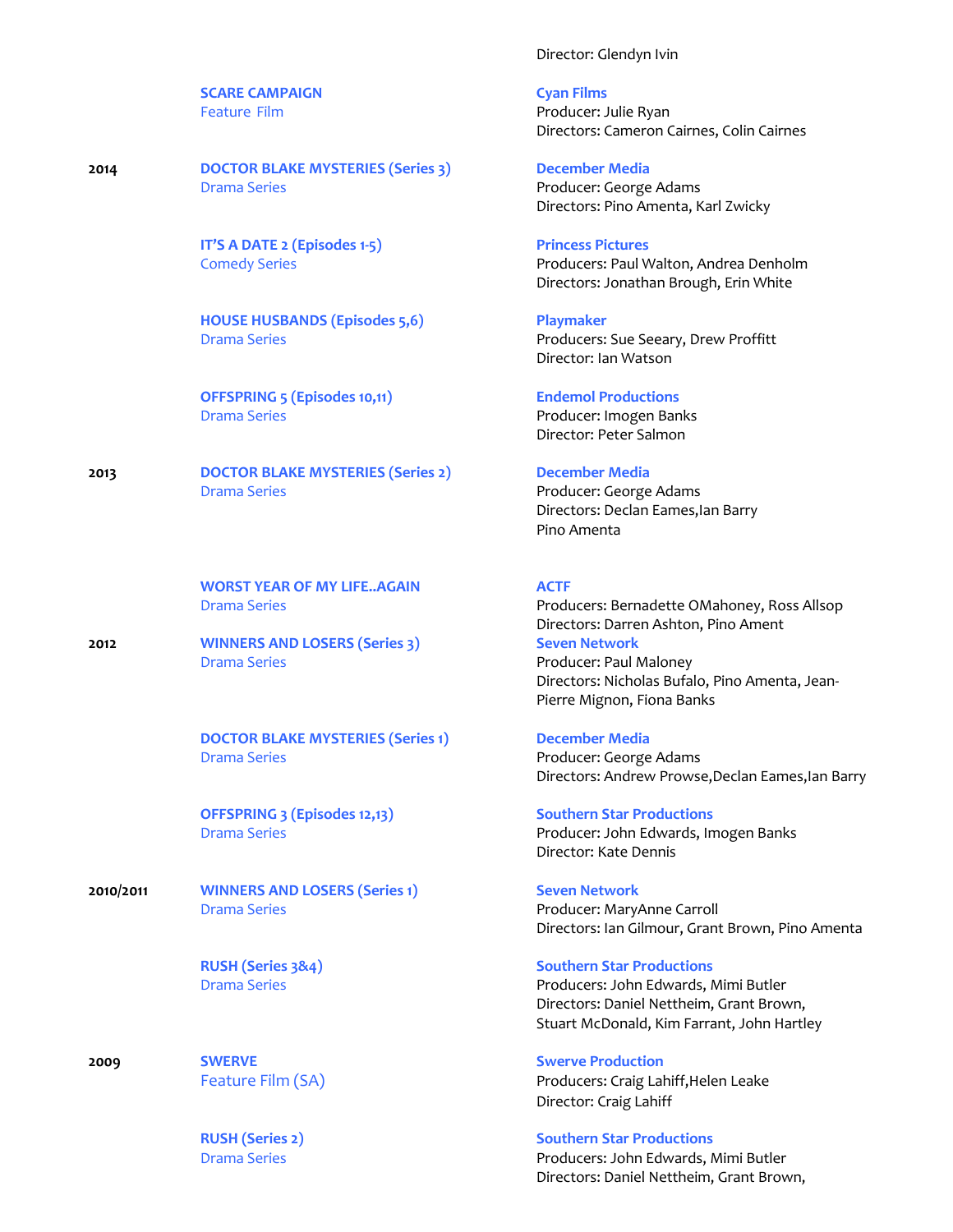|           | <b>CELESTIAL AVENUE</b><br><b>Short Film</b>                                                      | <b>Reflux Er</b><br>Producer<br>Directors                           |
|-----------|---------------------------------------------------------------------------------------------------|---------------------------------------------------------------------|
| 2008      | <b>CITY HOMICIDE(Series 2)(3 blocks)</b><br>Drama Series                                          | <b>Seven Ne</b><br>Producer<br>UPM: Am<br>Directors                 |
| 2007/2008 | THE PACIFIC (US)<br><b>VFX Unit</b><br><b>Television Mini Series</b><br>FNQ & Melbourne, Victoria | <b>First Divi</b><br>UPM: Les<br>VFX Prod<br><b>VFX Supe</b>        |
| 2007      | <b>UNDERBELLY (Episodes 3,4)</b><br><b>Mini Series</b>                                            | <b>Screentin</b><br>Producer<br>Line Prod<br>Director:              |
| 2006      | <b>WHERE THE WILD THINGS ARE (US)</b><br><b>Miniature/Puppet Unit</b><br><b>Feature Film</b>      | <b>Playtone</b><br>Producer<br>UPM: Cat                             |
|           | <b>MCLEOD'S DAUGHTERS</b><br>Drama Series (Various series 22 episodes)<br>S.A                     | <b>Millenniu</b><br>Producer<br>Line Proc<br>Directors<br>Jasek, St |
| 2005      | <b>GHOST RIDER (US)</b><br>3 <sup>rd</sup> Unit<br><b>Feature Film</b>                            | <b>Vengean</b><br>Line Prod<br>UPM: Cat<br>Main Uni                 |
| 2004      | <b>PUPPY</b><br><b>Feature Film</b>                                                               | <b>Springer</b><br>Producer<br>Director:                            |
|           | <b>HAMISH AND ANDY</b><br><b>Television Sketch Comedy</b>                                         | <b>Network</b><br>Producer<br>Directors                             |
| 2003      | THE SECRET LIFE OF US (Series 3)<br><b>Drama Series</b>                                           | <b>West Str</b><br>Producer<br>Line Proc<br>Directors<br>Ana Kokl   |
| 2002      | <b>BIG BITE (Pilot)</b><br><b>Television Sketch Comedy</b><br>Melbourne, Victoria                 | <b>Network</b><br>Producer<br>Director:                             |
| 2001      | <b>BEASTMASTER (Series 3)</b><br>Drama Series 2 <sup>nd</sup> Unit                                | <b>Coote/Ha</b><br>Producer                                         |

Stuart McDonald, Kim Farrant, John Hartley, Andrew Prowse,Michael Pattinson, Ben Chessell

### **CELESTIAL AVENUE Reflux Entertainment** Producer: Scott Alexander Directors: Cameron Cairnes, Colin Cairnes

**2008 CITY CITY** Producer: MaryAnne Carroll UPM: Amanda Crittenden Directors: Steve Mann, Daina Reid, Pino Amenta

### **First Division Productions**

**UPM: Lesley Parker** VFX Producer: David Taritero VFX Supervisor: John Sullivan

**2007 Screentime** Producer: Brenda Pam Line Producer: Elisa Argenzio Director: Geoff Benne

Producer: Vincent Landay UPM: Catherine Bishop

### **Millennium Television**

Producer: Karl Zwicky Line Producer: Vikki Barr Directors: Chris Martin-Jones, Arnie Custo, Richard Jasek, Steve Jodrell, Declan Eames, Andrew Prowse

### **Vengeance Productions**

Line Producer: E. Bennett Walsh UPM: Catherine Bishop Main Unit 1st: PJ Voeten

**2005 Springer Films** 

Producer: Melissa Beauford Director: Kieran Galvin

**Network 7** Producer: Mark Gibson Directors: Ted Emery, Jon Olb, Matt Saville

### **West Street Productions**

Producer: Amanda Higgs Line Producer: Ross Allsop Directors: Daniel Nettheim, Kate Dennis, Ana Kokkinos, Cate Shortland, Daina Reid

**Network 7** Producer: Mark Gibson Director: Matt Saville

# **2001 BEASTMASTER (Series 3) Coote/Hayes Production Services**

Producer: Brett Popplewell Gold Coast, Queensland **Director: Ian Thorburn**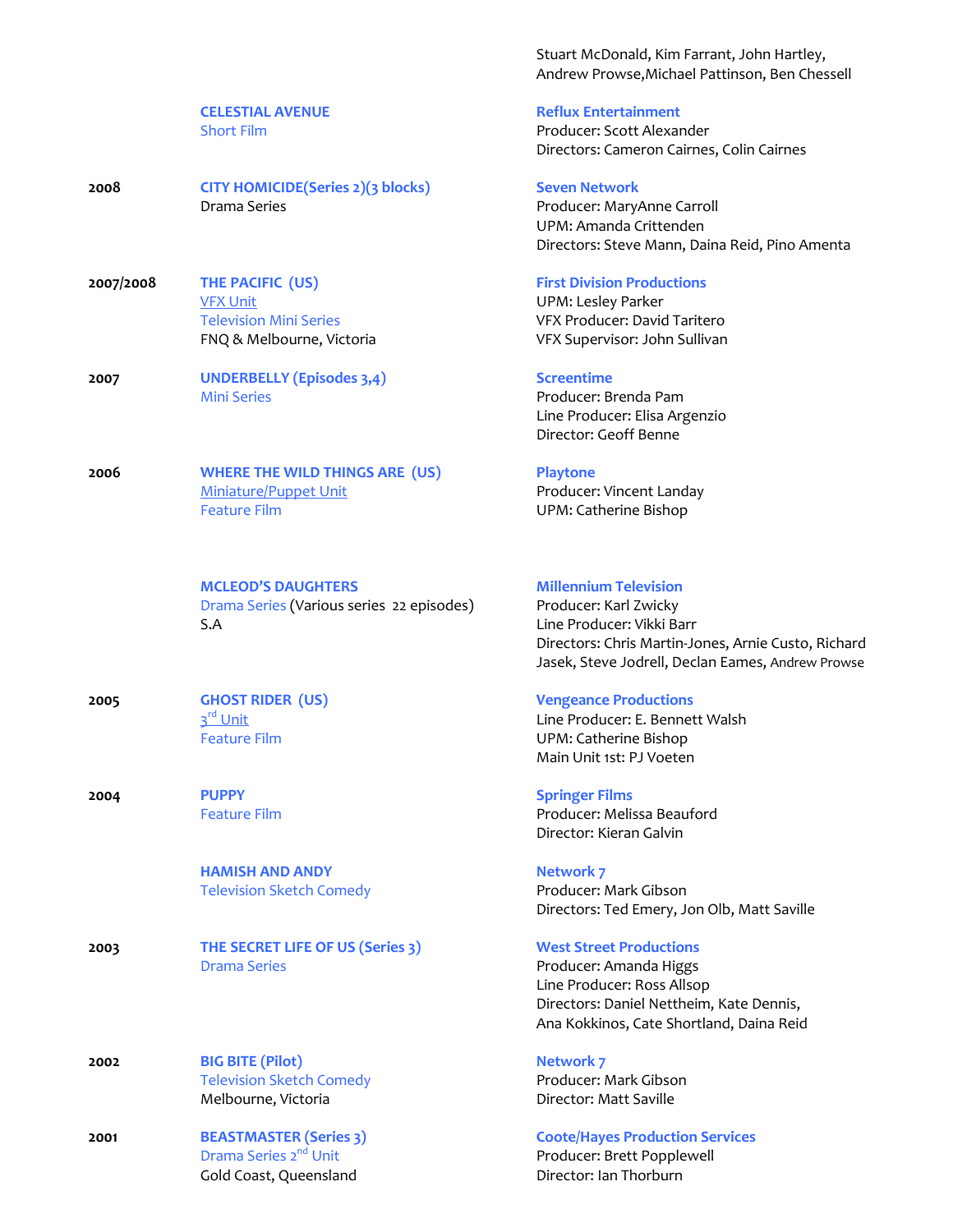**STINGERS (Series 4) Simpson Le Mesurier** Drama Series **Producer:** John Wild

Directors: Steve Jodrell, Lynn Hegarty, Paul Faint, Chris Langman, Paul Moloney, Grant Bro

### **Credits – TVC's:**

Andrew has worked on numerous TVC's as  $1<sup>st</sup>$  AD with various companies including the following: Exit Films The Pound Film Business **Silverscreen Productions** Great Southern Films<br>
8 Commercials<br>
Hub Productions<br>
Hub Productions **Hub Productions** Ghost Pictures Horizon Films Melbourne Pictures Prodigy Films Brave Films Sentinel Films<br>
Honey Films<br>
Spirit Films<br>
Radical Med Radical Media

## **CREDITS – 2nd Assistant Director on Feature Films & Drama Series:**

- **2002 THE YOUNG BLACK STALLION (US)** Imax Feature Namibia/South Africa
- **2000 CROCODILE DUNDEE IN LA (US) HORACE AND TINA** Feature Film QLD TV Series

**THE THREE STOOGES (US)** TV Movie NSW

- **1999 STINGERS (Series 1,2)** TV Series
- **1998 CRASHZONE** TV Series
- **1997 FAMILY CRACKERS ONE WAY TICKET** Feature Film Telemovi**e**

**LAST OF THE RYANS** Telemovie

## **CREDITS – 3rd Assistant Director on Feature Films & Drama Series:**

- **1998 THE ECHO OF THUNDER (US)** TV Movie
- **1997 THE THIN RED LINE (US)** Feature Film QLD
- **1996 BLACKROCK TRUE LOVE AND CHAOS** Feature Film NSW **Feature Film**
- **1995 THE ISLAND OF DR MOREAU (US) SAHARA (US)** Feature Film QLD **Feature Film** NSW